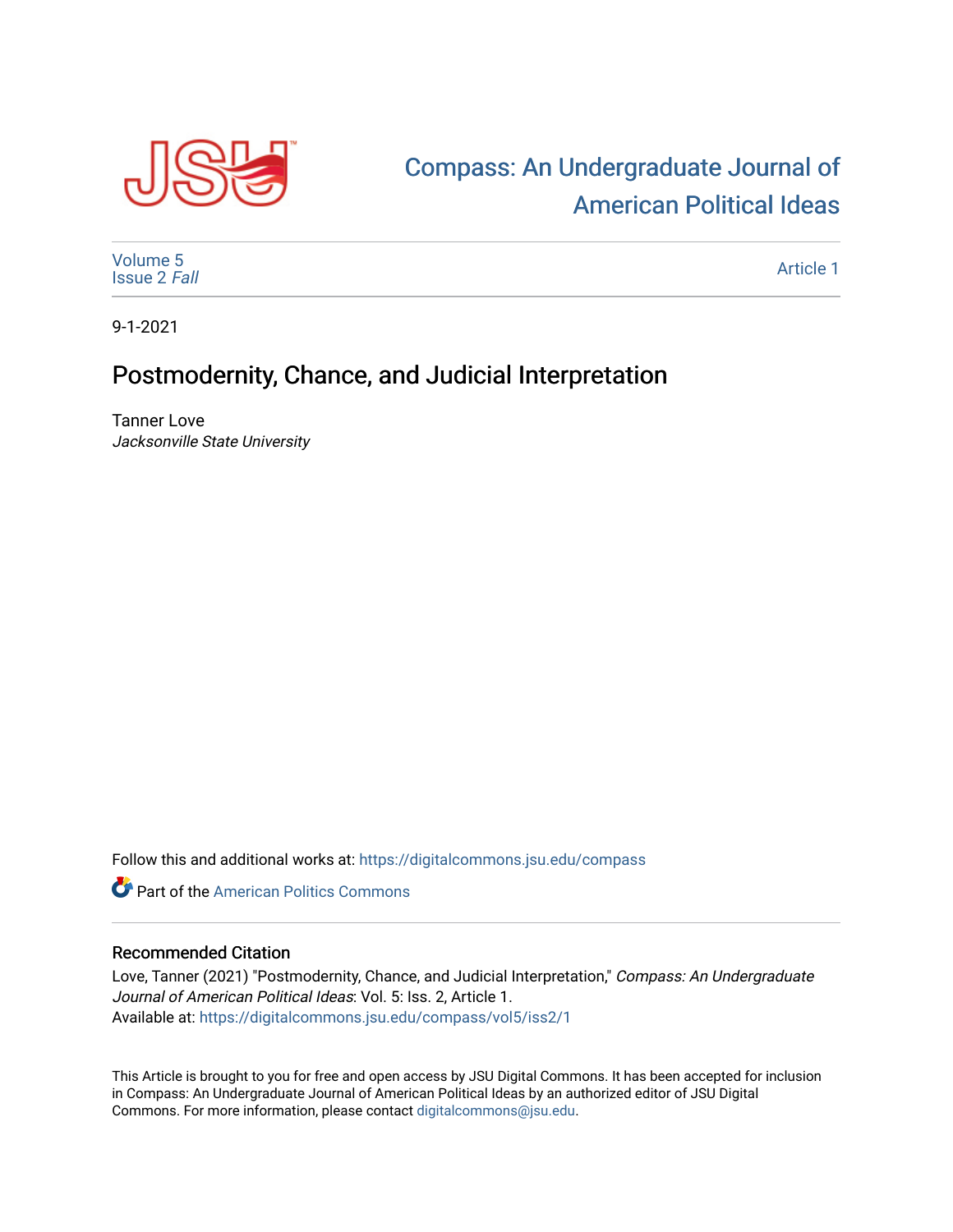Title: Postmodernity, Chance, and Judicial Interpretation

Author: Tanner Love

University: Jacksonville State University

Biography: Tanner Love graduated from Jacksonville State University with degrees in political science and English and is studying law at the University of Alabama School of Law.

Abstract: This essay is about postmodern thought's view of chance as compared to ancient and modern thought, and how this view turns judicial interpretation into a game of force.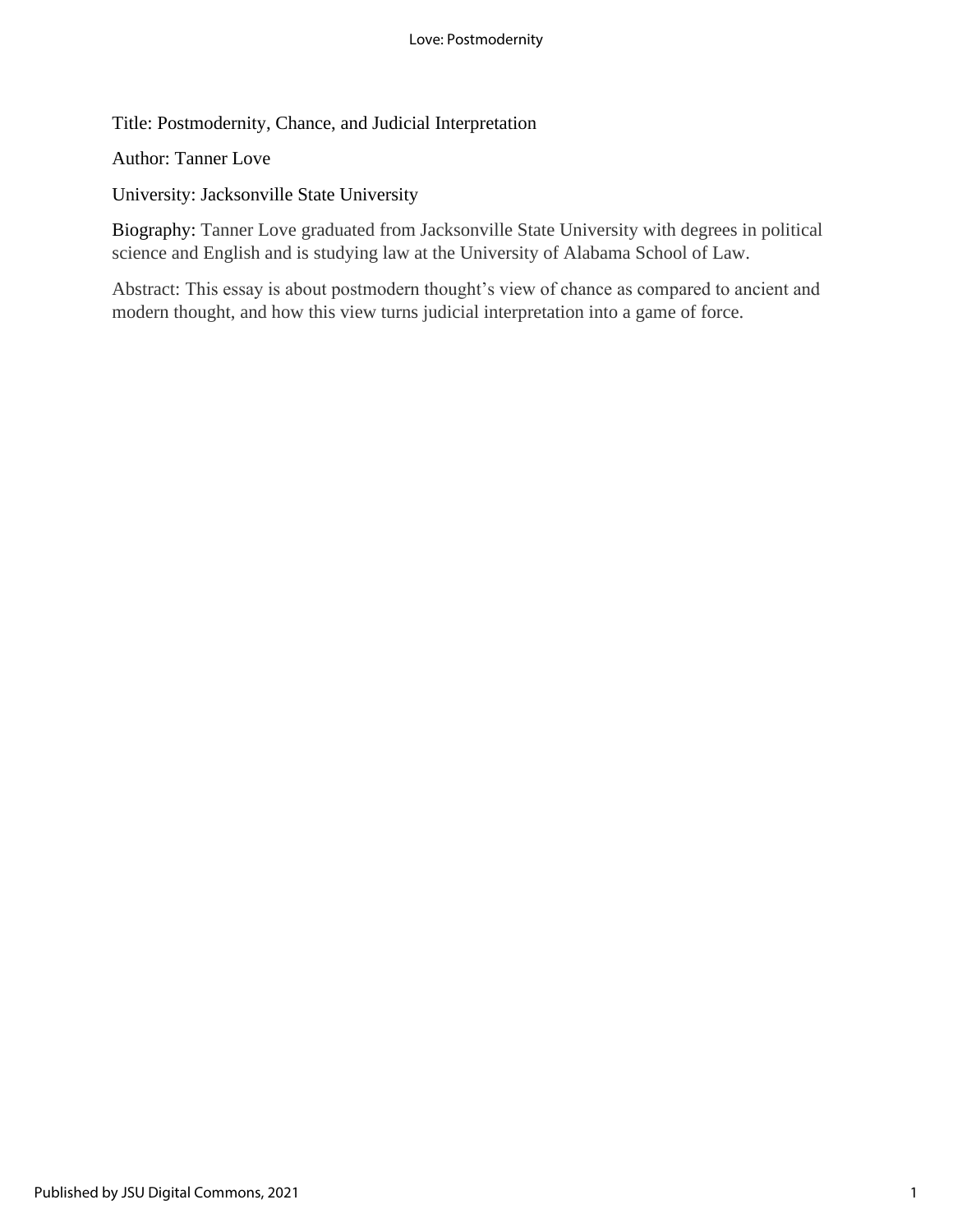Throughout the history of the West, political philosophers have debated the role that chance plays in political life. Ancient philosophers thought that the emergence of the best regime depended on chance. The law was understood to be a tool for human progress, but man could never *overcome* chance to bring about the best regime. Modern philosophers rejected this claim. The moderns *attempted* to conquer chance through the use of reason so that man could build the best regime. In turn, the success of the modern project depends on the rational creation, careful interpretation, and steady enforcement of the law. With the rise of postmodernity, we are left to wonder: how does this new system of thought confront chance? Furthermore, how will this new understanding of chance impact our modern system of laws?

To begin, we must understand what postmodern political thought is. The chief difficulty with defining this thought is that it is not and should not "be understood as a unified or coherent doctrine" (Bronner 2006, 397). Postmodern thought is fragmented, varied, and non-cohesive: "even among the advocates of post-modernity there is little unanimity on what post-modernity in theoretical and practical terms actually entails" (Avbelj 2016, 411). Despite these difficulties, one can identify a few broad themes that emerge from postmodern thought and note some of their practical consequences.

One of the most important features of postmodern thought is its "incredulity toward metanarratives" (Lyotard 2006, 399). Postmodern thought doubts that there are any universal principles or truths that are correct at all times, in all places, and for all people. One cannot claim divine law or natural law rules over all people according to the postmodern. This understanding of human life casts a shadow of doubt on the truth and goodness of any convention or man-made law. Second, postmodernity features an "affirmation of differences" (Avbelj 2016, 413). This means that postmodernity rejects uniformity in favor of dissimilarity. However, the presence of numerous interpretations of fundamental principles seems like it would inevitably lead to conflict. For example, what if everyone acts on their own view of free speech or the right to keep and bear arms? Dissimilarity on issues like these undermines the cohesiveness of a stable society.

Third, postmodern thought requires one to deconstruct the world in order to understand it (Avbelj 2016, 413). Postmodern thought breaks down traditional understandings and creates an environment where nothing can be permanently constructed—everything is open. Theories and cultural systems are torn down. Deconstruction can be even more impactful when it involves the judicial system. For example, the idea of deconstruction is opposed to the doctrine of *stare decisis*—the legal doctrine of allowing precedent to rule in future cases. Under this theory, eliminating the pressure of precedent would give society the freedom to decide each case in isolation. This makes it possible for judicial decision making to become an arbitrary process.

This openness leads to a fourth common feature of postmodernity: "Nothing ever has a set, stable, or unchanging meaning" (Zuckert 1995, 90). Postmodern thought contends that all human language is subjective. This understanding of language makes interpretation an act of creation. How can the United States Supreme Court interpret the true meaning of the  $2<sup>nd</sup>$  Amendment when there is no true, inherent meaning?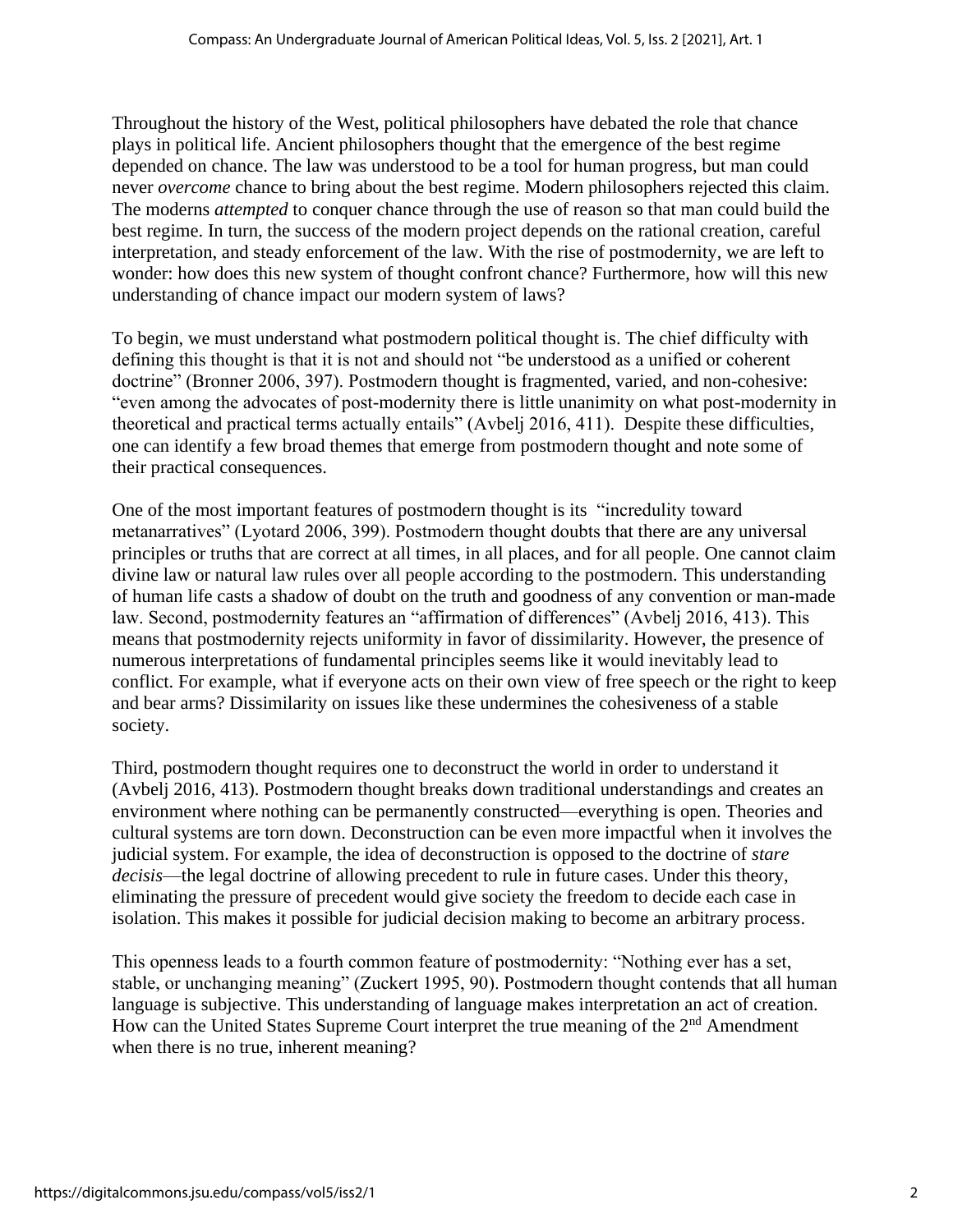To sum up, postmodernity can be characterized by its open-endedness. For the postmodern, there is no objective "best." This infinite openness is non-progressive and leaves one with no unified, ultimate goal like virtue, utopia, or even progress. This view is inconsistent with the modern system of interpretation. Modernity sees legal interpretation as determining the true meaning or intent behind laws. Postmodernity rejects this modern view in favor of permanent flux. How does a system of thought with no ultimate direction contend with chance?

Postmodern thought simply ignores chance, and it is able to accomplish this because of its ambiguous ambitions. Chance is not required to achieve *nothing*. Postmodernity does not have any overarching goal to achieve and, since it has no ultimate goal, chance cannot be said to hinder or forward a postmodern society. Instead of contending with chance, postmodernity displays an attitude of "indifferent playfulness" (Smith 1995, 99). Whereas modernity accepts chance as something to be overcome, postmodernity reduces it to a non-variable, for variables only matter if an experiment is seeking an answer. The bar has been lowered to the point that everything is equally valid. Postmodernity defeats chance by passively stepping back.

How might postmodernity's theoretical commitments and indifference to chance impact the lawmaking process and legal interpretation in the United States?

The postmodernist believes that the lawmaking process is really an unstable combat of wills. An open indifference to chance reduces stability and makes the government "endless transition without terminus" (Smith 1995, 99). The direction of the country would change as often as chance wills. With instability combined with subjective openness, "postmodernism threatens, therefore, to ensure the unlimited politics of the will to power" (Smith 1995, 99). With no objectively correct direction, everyone is encouraged to fight for their subjective opinion. Lawmaking, and any discussion of political ideas, becomes "a contest of nonmetaphysical oneupmanship" (Smith 1995, 99). Politics and law become a battle of will. A winner is determined solely by the force of the victor.

Post modernity's features of openness and interpretation as an act of creation suggests obvious problems for the American system of law. A modern system is premised on one being able to seek objective truth by using the light of human reason. Postmodernity is incompatible with the modern system: "If we understand the interpretive process as a creative action that must necessarily assert subjective values, there is a degree of unease surrounding the state sanctioned authority of the judicial perspective."(Hooper 2018, 47). As such, no single interpretation of the law can claim to capture the true meaning of a statute. Not even all nine of the U.S. Supreme Court Justices can agree on the meaning of many important constitutional provisions.

As recently as 2008, the Court could not unanimously agree on an interpretation of the Second Amendment. The five Justice majority stated, "There seems to us no doubt, on the basis of both text and history, that the Second Amendment conferred an individual right to keep and bear arms" (*DC v. Heller*). The four Justice dissent takes a different view. Justice Stevens wrote, "the Amendment is most naturally read to secure to the people a right to use and possess arms in conjunction with service in a well-regulated militia" (*DC v. Heller*). Even though the majority interpretation obtained the force of law, the postmodern thinker would see this as merely an imposition of will. A postmodern interpretation of this decision would recognize that one side is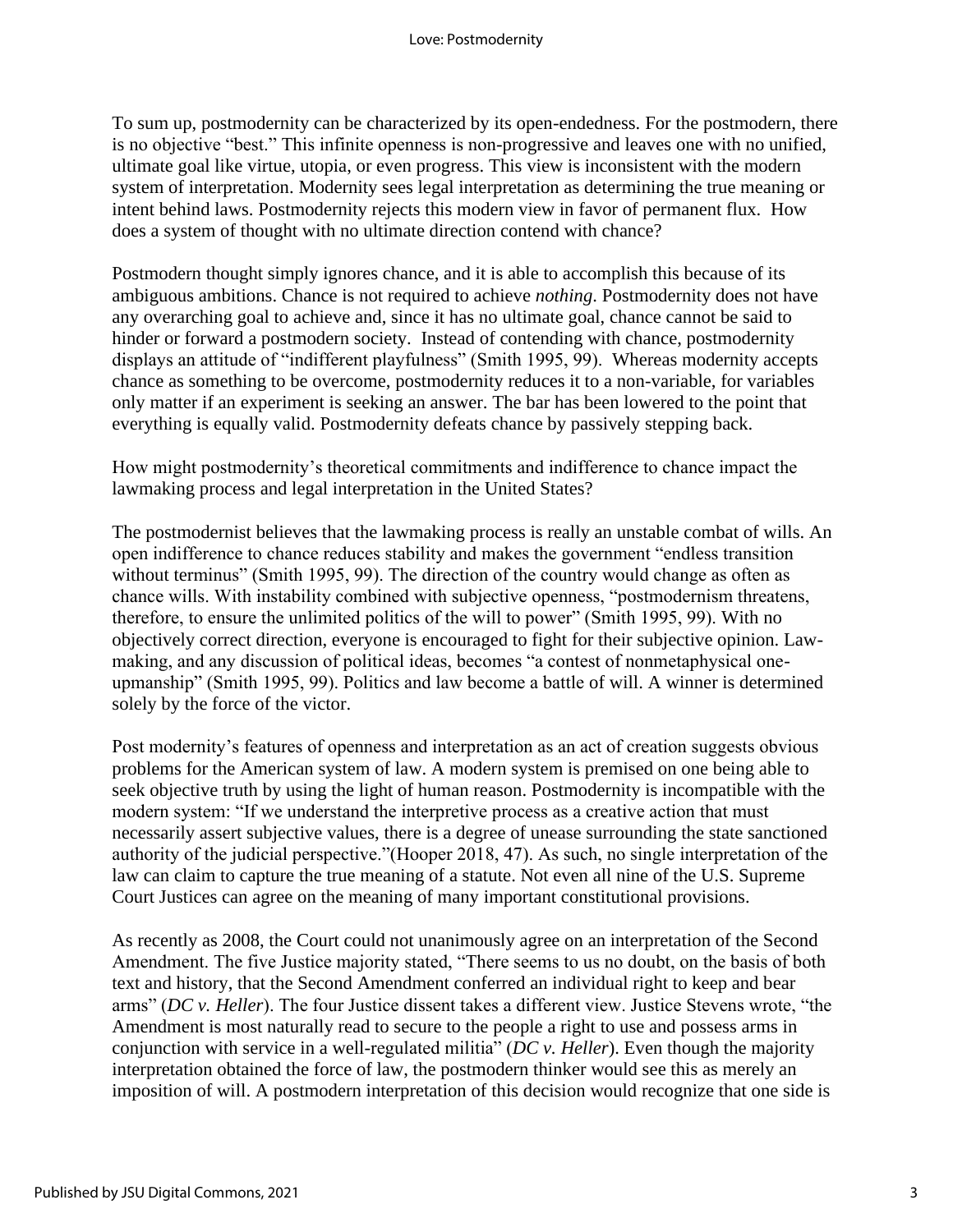using their power (i.e. a majority of Justices), to force a view or policy onto the nation, because this decision is backed by the force of the federal government. Under American or modern thought, reason is understood to be a reliable guide that can bring one to a correct interpretation. The modern legal interpreter is in the process of logical discovery—like a scientist uncovering natural phenomenon. Postmodernity would have a significantly different approach. Neither language nor reason can serve as interpretive guide. Given this significant hurdle, does legal interpretation have a place in postmodernity?

Postmodernity relies on physical force to establish compliance to a legal interpretation. There have been attempts to maintain the modern system, while using a postmodern interpretation. "Notes Toward a Postmodern Principle" presents a postmodern form of judicial interpretation that acknowledges that "each successive reader builds on the creativity of interpretation" (Hooper 2018, 60). I think this compromising process fails to fully abandon the principles of modernity. This process relies on everyone agreeing to a single interpretation—an unlikely event for postmodern thought. Furthermore, it seems to not consider the open, conflicting nature of postmodernity. Why should one creative interpretation be considered ruling? A postmodern judicial interpretation cannot rely on consent, reason, or morality, for they are all metanarratives.

For America, this would look like slim majorities interpreting law and using the government's power to enforce it. Consider the previously mentioned case of *DC v. Heller*. Is it possible to convince the American public of the majorities' interpretation of the Second Amendment? Compliance and uniformity are guaranteed by brute force. One Justice would have tipped the scale in the other direction. The minority's view could have easily been the majority and imposed on the country. The only difference between which view gets imposed is who is in power. Chance chooses who gets the power: "your strength is just an accident arising from the weakness of others" (Conrad and Martin 2008, 41). Chance does not impact the overall project of postmodernity, but it still interacts with the pursuits of individuals and groups in society.

## **References**

Avbelj, Matej. 2016. "Transnational Law between Modernity and Post-Modernity." *Transnational Legal Theory* 7(3): 406-428.

Bronner, Stephen Eric. 2006. *Twentieth Century Political Theory: a Reader*. New York, NY: Routledge.

Conrad, Joseph. 2008. *Heart of Darkness and Selected Short Fiction*. Introduction and notes by A. Michael Matin. New York, NY: Barnes & Noble Classics.

District of Columbia v. Heller, 128 S.Ct. 2783, 2788, 554 U.S. 570, 575 (U.S.,2008).

Hooper, Nicholas. 2018. "Notes Toward a Postmodern Principle." *Canadian Journal of Law & Jurisprudence* 31(1): 33-60.

Lyotard, Jean-François. 2006. "The Postmodern Condition." In *Twentieth Century Political Theory: a Reader*, edited by Stephen Eric Bronner. New York, NY: Routledge, 399-400.